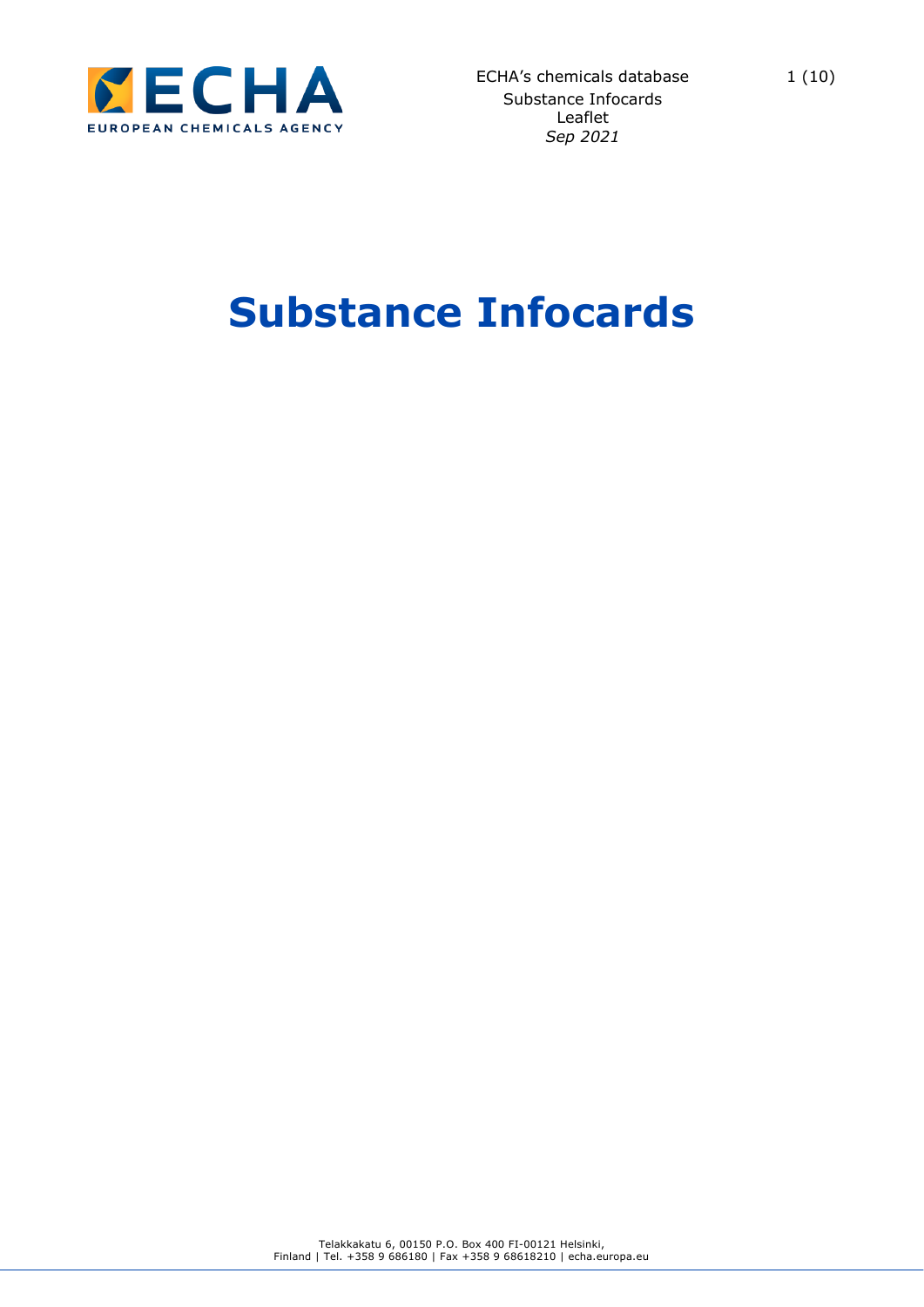

#### Sep 2021

## **Contents**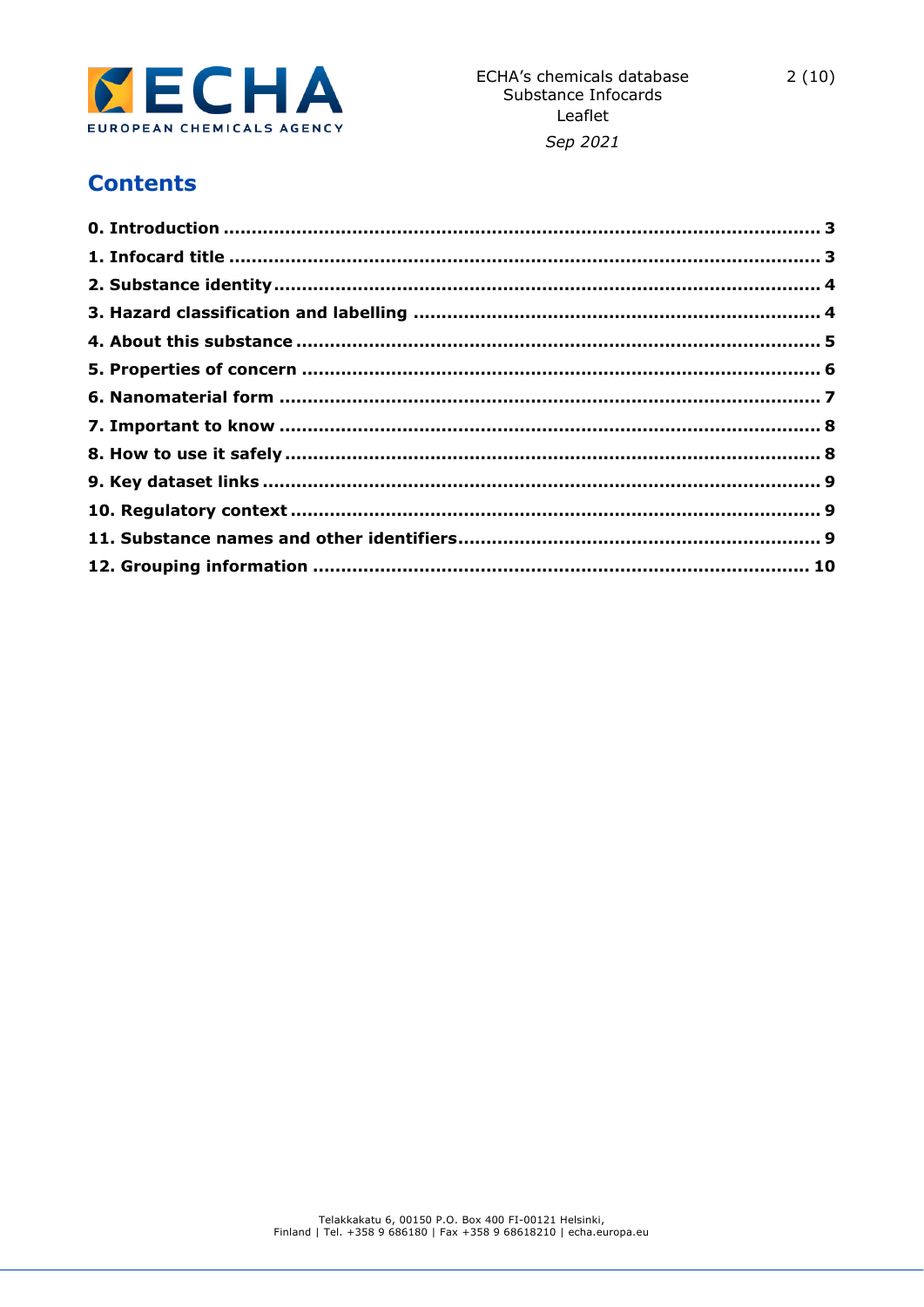

# <span id="page-2-0"></span>**0. Introduction**

An Infocard is a tool introduced by the European Chemicals Agency (ECHA) to make the technical information published from the Agency's substance databases more accessible: for each public chemical substance, ECHA automatically produces an Infocard. Substance Infocards contain a high level summary of all the public information ECHA holds on that substance, as well as links to the full details of the public data.

Infocards are divided into logical blocks, each focused on a specific area of data, as shown below:

| (1) Infocard Title - I.e. Substance Master Name |                                       |                           |  |
|-------------------------------------------------|---------------------------------------|---------------------------|--|
| (2) Substance<br>identity                       | (3) Hazard classification & labelling | (5) Properties of concern |  |
| (4) About this substance                        |                                       | (6) Nanomaterial form     |  |
|                                                 |                                       | (7) Important to know     |  |
|                                                 |                                       | (8) How to use it safely  |  |
| (9) Key Dataset Links                           |                                       |                           |  |
| (10) Regulatory context                         |                                       |                           |  |
| (11) Substance names and other identifiers      |                                       |                           |  |
| (12) Grouping information                       |                                       |                           |  |

### <span id="page-2-1"></span>**1. Infocard title**

Each Infocard is titled with the best available public substance identifiers held by ECHA, including the substance name and, where relevant, its description.

In the title field, the user interface controls can also be found:

- A button allowing you to report your feedback or ask a question on the substance.
- A button allowing you to print the Infocard.
- (If applicable) a button linking to the substance Brief Profile.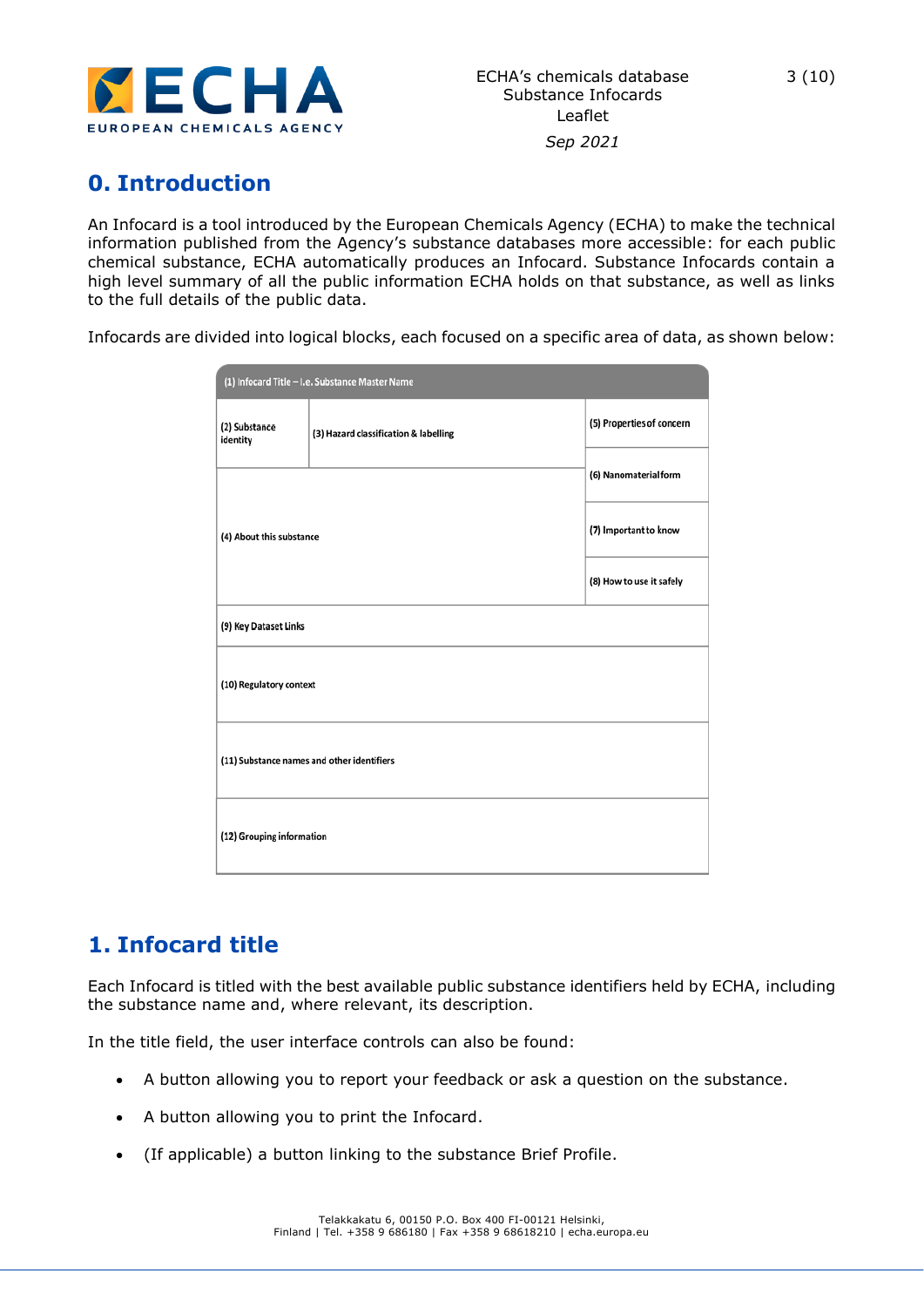

• (If applicable) a button linking to the substance's regulatory obligations.

#### <span id="page-3-0"></span>**2. Substance identity**

Here the high-level details of the substance identity are presented, where available and public, including the EC (European Community) number and the CAS (Chemical Abstract Service) registry number. The former is the numerical identifier for substances in the EC Inventory and the latter is the substance numerical identifier assigned by the Chemical Abstract Service, a division of the American Chemical Society, to substances registered in the CAS registry database.

For substances with no EC number, but for which dossiers are submitted under the REACH and CLP regulations, ECHA attributes a list number in the same format, starting with the numbers 6, 7, 8 or 9<sup>1</sup>. A substance identified primarly by an EC or list number may be linked with more than one CAS number, or with CAS numbers that have been deleted.

Other information presented in this section are the molecular formula and the molecular structure: the former identifies each type of element by its chemical symbol and the number of atoms of each element found in one discrete molecule of the substance; the latter is based on structures generated from information available in ECHA's databases.

Information regarding the molecular formula and the molecular structure is only presented under precise circumstances: the substance has to be well-defined, its identity cannot be claimed confidential and there must be sufficient information available in ECHA's databases for ECHA's algorithms to generate a molecular structure.

In general, some substance identifiers may have been claimed confidential, or may not have been provided. If so, they will not be displayed.

### <span id="page-3-1"></span>**3. Hazard classification and labelling**

In this section any available classification and labelling information held by ECHA is presented. The hazards of a substance are shown based on the standardised system of statements and pictograms established under the CLP Regulation<sup>2</sup>, to ensure that the hazards presented by chemicals are clearly communicated to workers and citizens in the European Union. To achieve this goal, the CLP Regulation uses the UN Global Harmonised System (GHS) and the European Union Specific Hazard Statements (EUH).

This Infocard section uses three potential sources of classification and labelling information: the official Harmonised classification and labelling entries in CLP Annex VI, REACH<sup>3</sup> registrations and CLP notifications, which all together form the C&L Inventory.

In this section, information concerning the hazard of a substance is summarised automatically into a readable paragraph of text. Labelling pictograms are also displayed.

It is important to consider that, for readability purposes, only the pictograms, signal words and

<sup>3</sup> Registration, Evaluation, Authorisation and Restriction of Chemicals,

<sup>1</sup> <https://echa.europa.eu/information-on-chemicals/registered-substances/information>

<sup>2</sup> Classification Labelling and Packaging,<https://echa.europa.eu/regulations/clp/understanding-clp>

<https://echa.europa.eu/regulations/reach/understanding-reach>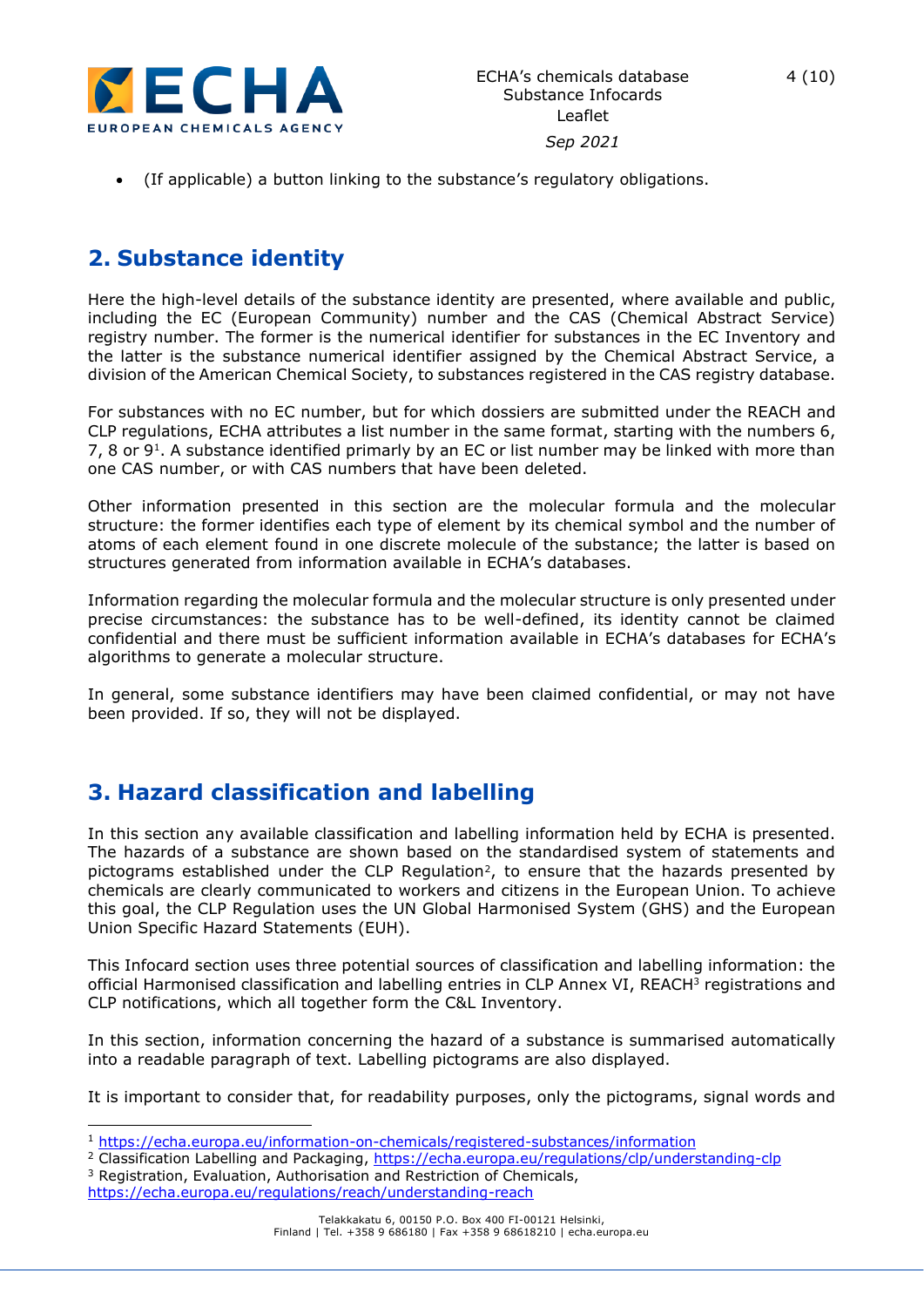

#### *Sep 2021*

hazard statements referred in more than 5% of notifications of C&L data are displayed. The Infocard prioritises the information based on the hazardousness of the identified classifications, and the frequency with which each classification is submitted.

#### <span id="page-4-0"></span>**4. About this substance**

This segment provides an estimate of the volume at which the substance is manufactured or imported to the European Economic Area. The volume is the sum of the quantities reported in the REACH registration dossiers submitted for the substance. Registrants are only required to report the quantities they foresee to manufacture/import for the year of registration, and hence the value should be treated as an estimate only.

Where the substance is registered as a strictly controlled intermediate (REACH Articles 17 and 18), tonnage data is not included in the estimate.

If available, information on the identified uses of the substance and how consumers and workers are likely to be exposed to it, can also be displayed here.

The use information is aggregated from REACH dossiers provided by industry through a use descriptor system based on five separate descriptor lists which in combination form a brief description of use and exposure for a certain life cycle stage.

The use information is displayed by relevant life cycle stage of the substance:

- **Manufacture stage**: includes processes by which the substance is manufactured from raw materials. Operations that are necessary for the handling of a substance on its own in the manufacturing for export or placing on the EU market are also considered to be part of the manufacturing stage. If a substance is directly exported outside of the EU after manufacture, all activities with the substance will be reported under this stage.
- **Formulation or re-packing stage**: corresponds to specific activities, taking place at industrial sites, meant to produce a mixture to be placed on the market.
- **End-use stage**: refers to the use of a substance as such or in a mixture (by **professional workers** (**widespread uses**), by **consumers** or **at industrial sites**). It is the last step before the end-of-life of the substance, namely before the substance is consumed in a process by reaction during use, is emitted to waste streams or the environment, or is included into an article.
- **(Article) service life stage**: refers to the period of time a substance incorporated into an article remains in service or in use. Articles containing the substance can be used or processed by consumers, by workers at industrial sites and/or by professional workers.

#### **Use descriptors**

- The chemical **product category (PC)** describes the types of chemical products in which the substance is finally contained when it is supplied to end-users (industrial, professional or consumer).
- The **sector of use** category **(SU)** describes in which sector the substance is used.
- The **process category (PROC)** describes the application techniques or process types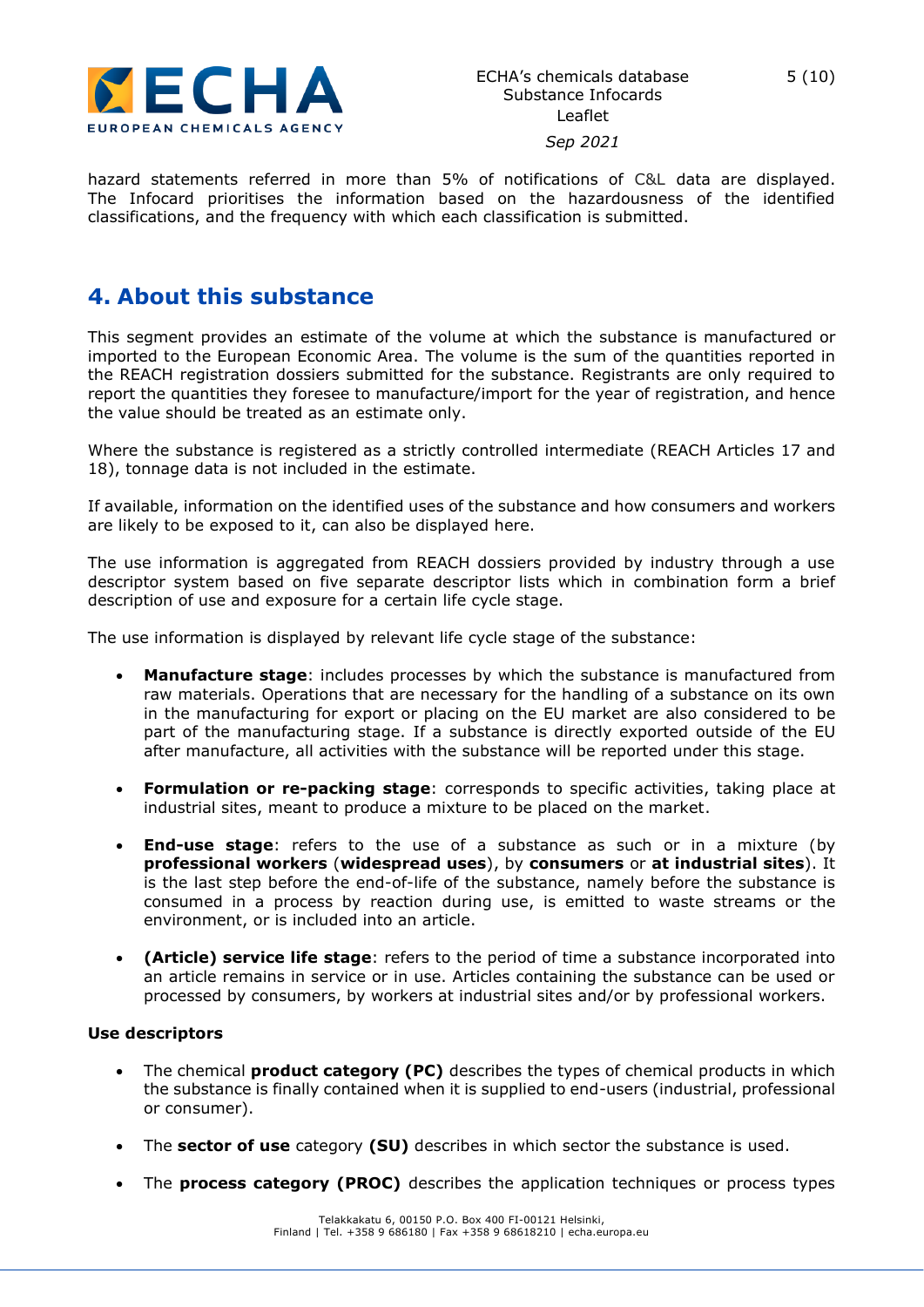

from the occupational perspective.

- The **environmental release category (ERC)** describes the broad conditions of use from the perspective of releases to the environment.
- The **article category (AC)** describes the type of article into which the substance has eventually been processed.

#### <span id="page-5-0"></span>**5. Properties of concern**

ECHA-assigned graphical indicators are shown here for certain substance properties that are regarded as relevant to human health and the environment.

The following properties have been highlighted as being of general concern: carcinogenicity (C), mutagenicity (M), reproductive toxicity (R), skin sensitiser (Ss), respiratory sensitiser (Sr), persistent, bioaccumulative and toxic (PBT), endocrine disrupting (ED) and persistent organic pollutant (POP).

The properties of concern are calculated automatically and daily based on the status and public data from all contributing datasets – the official harmonised classification and labelling entries in CLP Annex VI, the REACH Candidate List, REACH registrations, CLP notification, the ED and PBT assessment lists, and the lists of substances either subject to or being considered under the POPs Regulation<sup>4</sup>.

Properties of concern can be calculated at four different "levels" of certainty:

• "Recognised": meaning that the concern is indicated in an official source. Recognised concerns are illustrated with a dark red icon, as shown below. The sources for this category are either a harmonised classification and labelling or the Candidate List of substances of very high concern for authorisation (REACH).



- "Potential": comes from official sources only. Potential concerns are illustrated with a light red icon, as shown below. For (C), (M) and (R), "potential" means that the concern is **concluded** at the level of a suspected hazard. Whereas for (PBT) and (ED), the concern is **under assessment**.
	- o Suspected:

<sup>4</sup> Persistent organic pollutants, <https://echa.europa.eu/understanding-pops>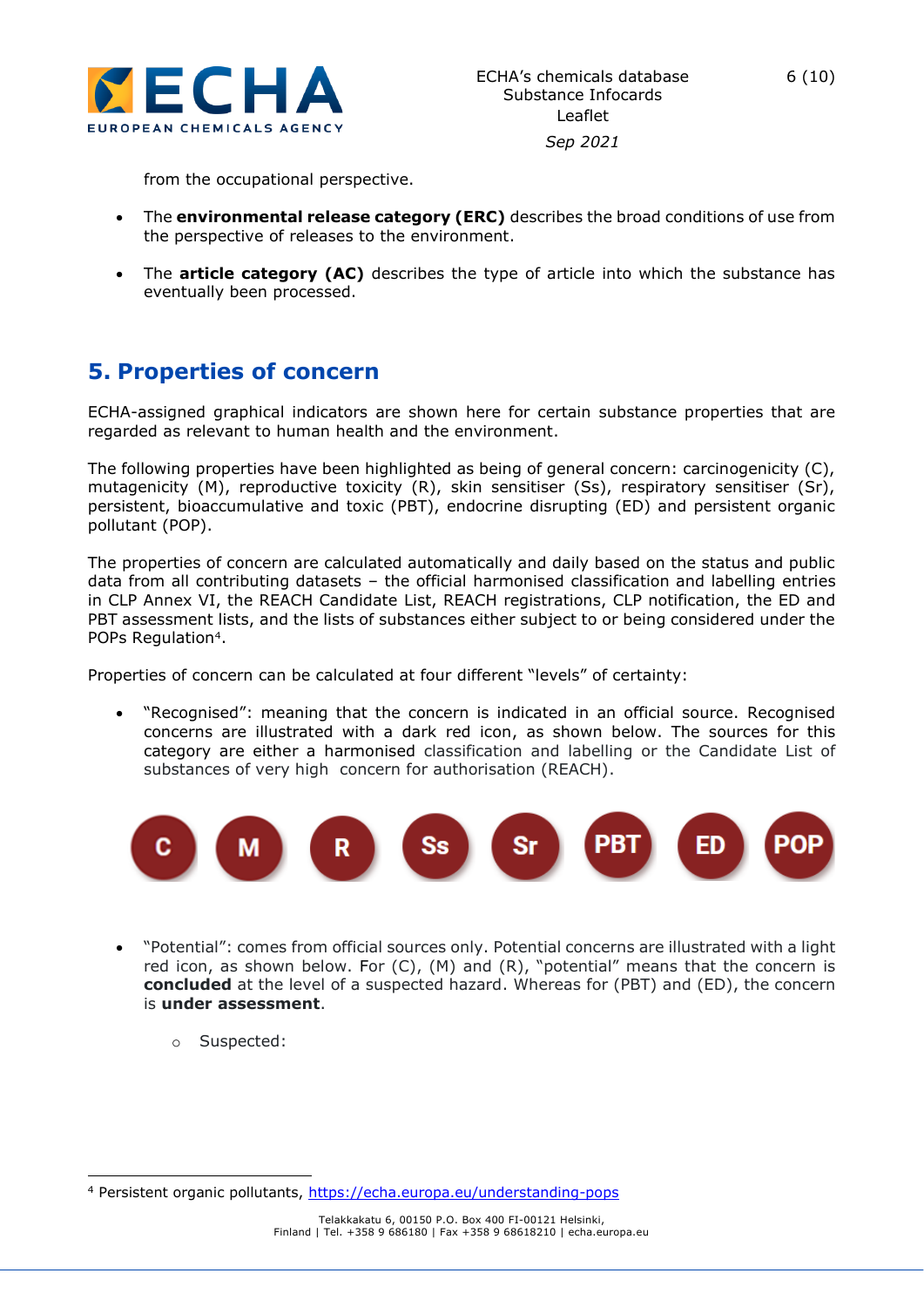

```
Sep 2021
```


o Under assessment:



• Industry data broad agreement: comes from data submitted by industry to ECHA; it indicates that the data is aligned with  $\geq$  50 % of the data submitters providing the same concern. Broad agreement concerns are illustrated with a solid outlined circle icon, as shown below:



• Industry data minority position: comes from data submitted by industry to ECHA. This indicates that the data submitted is not aligned: > 5 % and < 50 % of the data submitters have provided the concerns indicated at this level. Minority position concerns are illustrated with a greyed out circle icon, as shown below:



When a specific critical property is associated with compositions with impurities and/or additives, the respective critical property icon has an asterisk (\*).

### <span id="page-6-0"></span>**6. Nanomaterial form**

This segment shows those substances known to ECHA to be placed on the EEA market as a nanomaterial. This information could either derive from REACH registration dossiers, or from declarations submitted to the French national inventory for nanomaterials, the Belgian national inventory for nanomaterials or from the EU catalogue of nanomaterials used in cosmetic products that are placed on the market.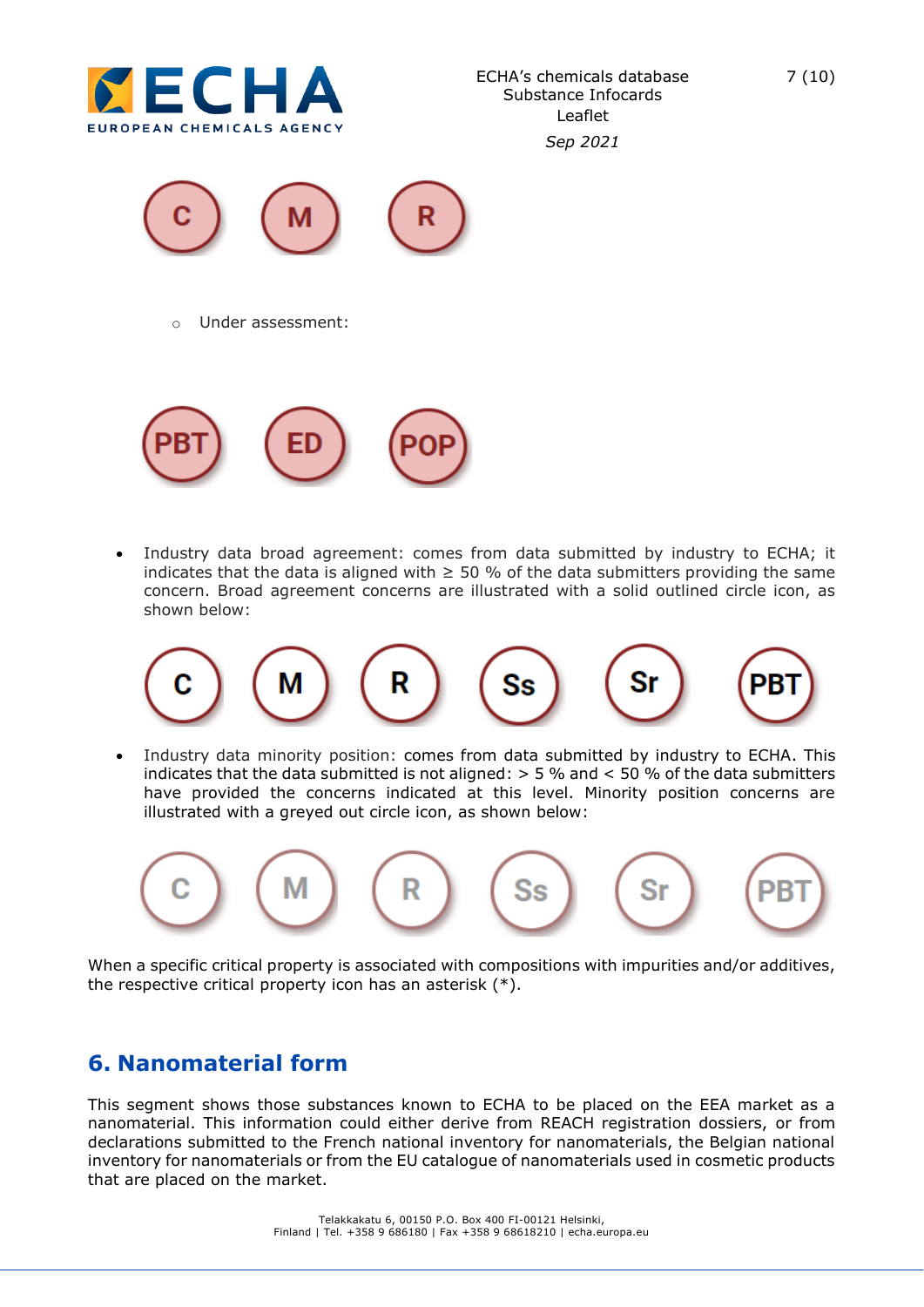

*Sep 2021*

Due to differences in defining nanomaterials and tonnage reporting thresholds, the presence of a nanomaterial in any single data source<sup>5</sup> does not mean that it is present in all of them. Nanomaterials notified to the French or Belgian inventories, or through the Cosmetic Product Notification Portal do not automatically mean that the substance must be registered as a nanoform under REACH.

#### <span id="page-7-0"></span>**7. Important to know**

This segment provides a summary of some of the most relevant regulatory activities and outcomes associated with the substance, with links to each regulatory process under which the substance is dealt.

The following regulatory activities are displayed in the Infocard:

- Community rolling action plan: states if the substance is or was in the Community rolling action plan (CoRAP) which includes substances that could pose a risk to human health or the environment and whose potentially hazardous properties are to be evaluated by Member States in the next three years. Then, after evaluation, proposals may be made for further regulatory action on the substance.
- Candidate List: shows if the substance is included in the Candidate List of Substances of Very High Concern (SVHCs).
- Authorisation List (REACH Annex XIV): indicates if the substance is included in the Authorisation List. Substances belonging to this list cannot be placed on the market or used after a given date unless an authorisation is granted for their specific use.
- Restriction List (REACH Annex XVII): indicates if the substance is included in the list of restrictions. It describes the conditions for the manufacture, placing on the market or use of certain substances.

The identification of regulatory activities and outcomes is done automatically and without manual verification.

### <span id="page-7-1"></span>**8. How to use it safely**

This segment provides links to the list of precautionary statements and to the *Guidance on safe use*, if these are reported in REACH registration dossiers submitted for the substance.

The precautionary statements describe recommended measures to minimise or prevent adverse effects resulting from exposure to a hazardous product, or from improper storage or handling of a hazardous product whereas the *Guidance on safe use* gives recommendations by registrants on the proper use of the substance in various situations.

<sup>5</sup> REACH registrations, French national inventory, Belgian national inventory, EU cosmetics inventory.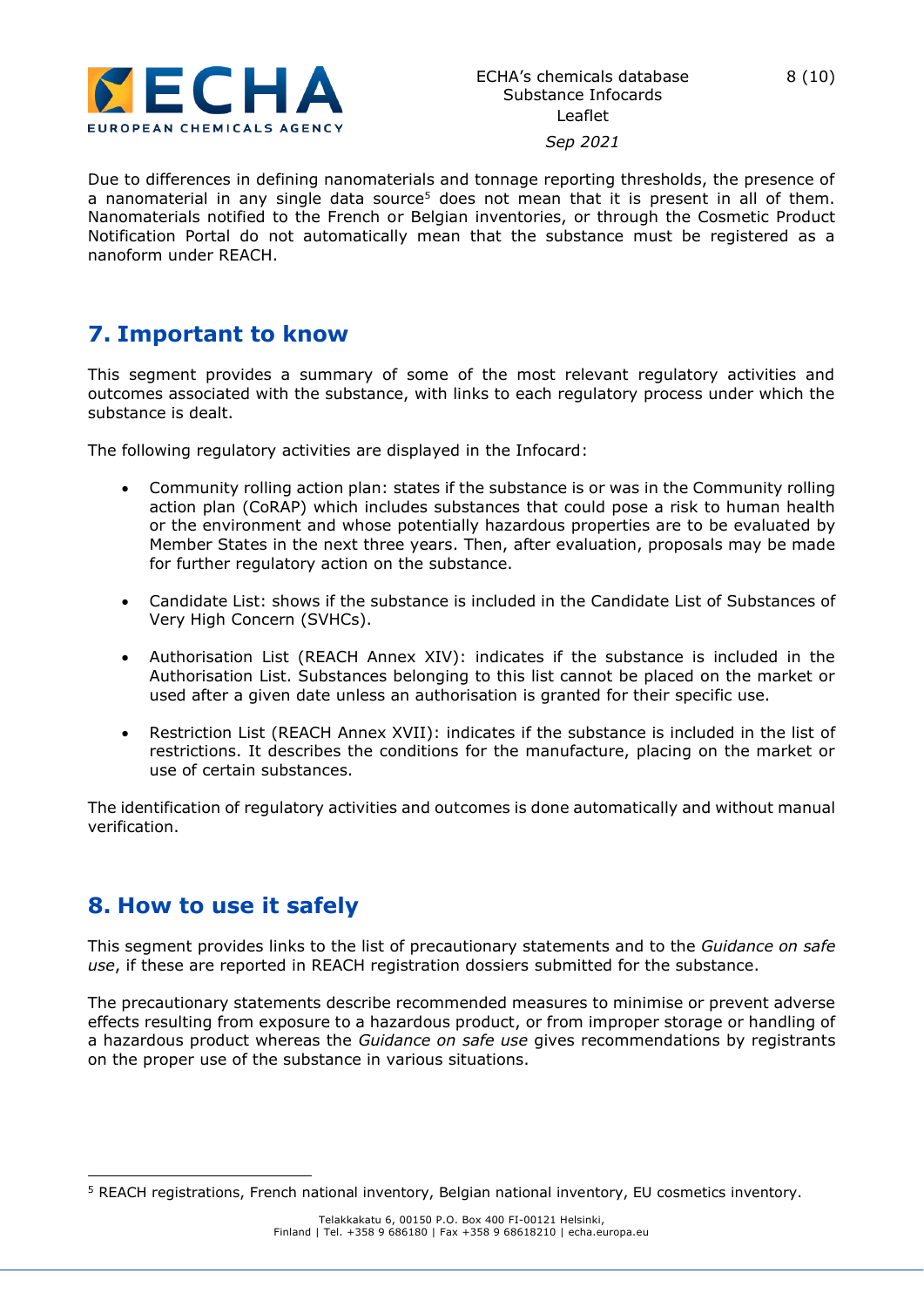

# <span id="page-8-0"></span>**9. Key dataset links**

Links to key and most data-rich datasets, published by ECHA are listed here, if available for the substance. They include:

- The substance **Brief Profile**, available where the substance is registered under REACH.
- **REACH registered substance factsheet**, if the substance is registered under REACH.
- **C&L Inventory**, if the substance is notified under CLP.
- **Biocidal active substance factsheet**, if the substance is an active substance under the Biocidal Products Regulation.
- **Public Activities Coordination Tool (PACT)**, if the substance is undergoing regulatory action.

### <span id="page-8-1"></span>**10. Regulatory context**

This section provides an overview of the regulatory activities and lists related to the substance, according to the data available to ECHA and to other pieces of chemicals legislation that can be found in the EU Chemical Legislation Finder (EUCLEF).

For each piece of legislation, a block is presented. In the title field of the block there is an "About" link to introductory information on the relevant legislation. All the regulatory activities or lists in which the substance occurs are listed in this block.

The overview of relevant regulatory activities is genereted automatically and without manual verification.

#### <span id="page-8-2"></span>**11. Substance names and other identifiers**

All the public names and other identifiers available in ECHA's databases for the substance are presented here. The following are displayed in the Infocard:

- Regulatory process names: names under which the substance appears in ECHA's regulatory processes and lists.
- Translated names: names in different EU languages where available.
- CAS names: names provided to ECHA by the Chemical Abstract Service.
- IUPAC names: non confidential names provided to ECHA in submissions under the REACH, CLP, BPR and PIC regulations.
- Trade names: all public trade names submitted to ECHA in REACH registrations.
- Other names: any names of any other type, such as common names, synoyms and acronyms.